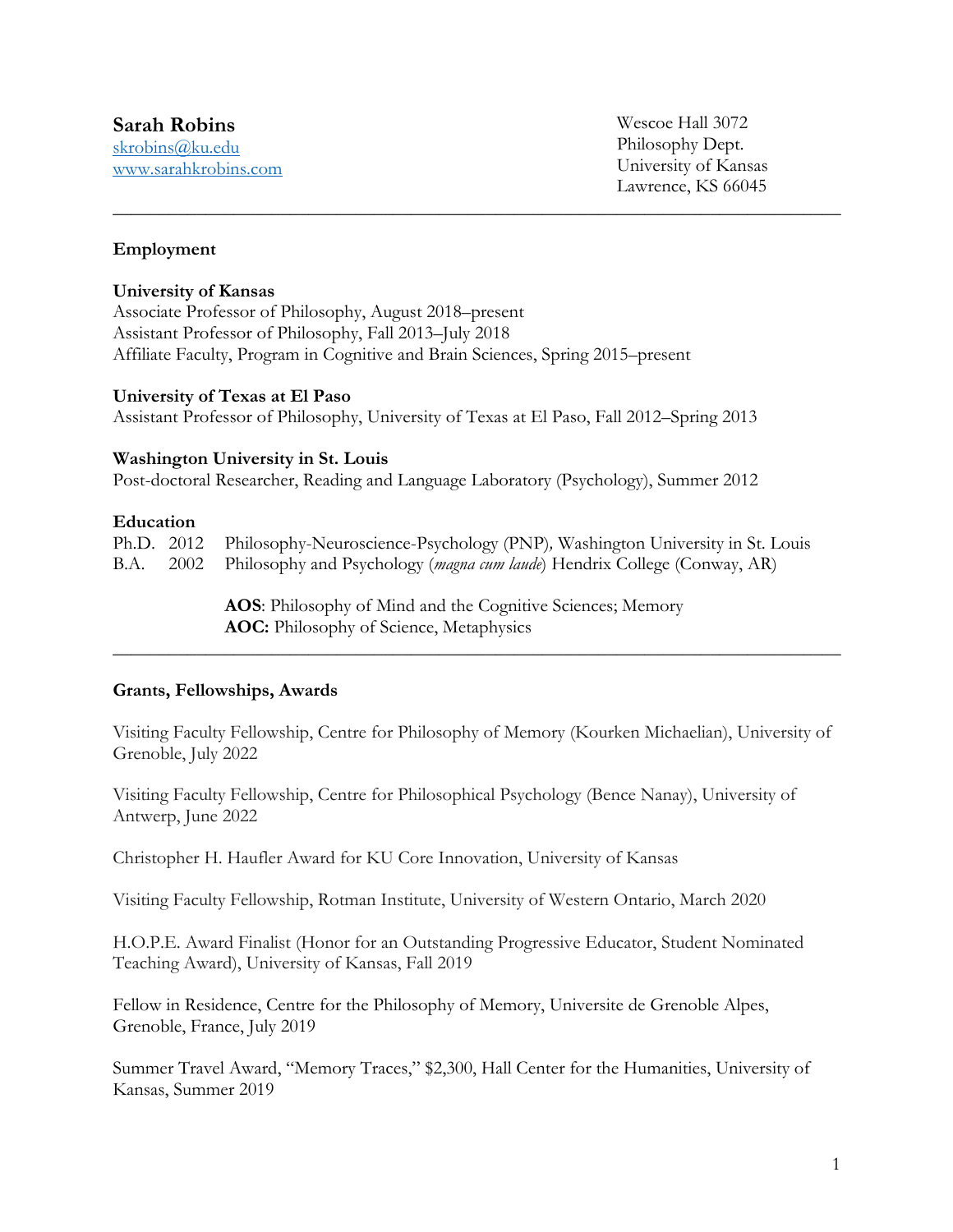"Investigating Memory Structure with iEEG" Primary Investigator, Awarded: \$7700, July 2018- June 2019 (with Sara Aronowitz and Arjen Stolk). *Duke University/John Templeton Foundation, c/o Summer Seminar in Neuroscience and Philosophy* 

"Localizing Representations in the Brain with Neuroimaging Technologies" Awarded: \$15,000, July 2018-June 2019 (with Jessey Wright (PI), Robyn Repko Waller and Petra Vetter). *Duke University/John Templeton Foundation, c/o Summer Seminar in Neuroscience and Philosophy* 

Fellow, Summer Seminars in Neuroscience and Philosophy, Duke University, Summer 2018

Research Excellence Fund, University of Kansas

"Issues in Philosophy of Memory 3, Essay Prize" \$1,000, Summer 2022 "Memory Dynamics" \$2,000, Summer 2018

General Research Fund, University of Kansas "The Possibility of Engram Pluralism" \$5,888, Summer 2022 "Richard Semon: The Mendel of Memory?" \$5,888, Summer 2021 "The Silent Engram" \$5,888, Summer 2020 "Memory and Optogenetics" \$1,036, Summer 2017 "Neuroimaging and the Nature of Memory" \$5,888, Summer 2016

New Faculty General Research Fund, "The Future of Memory," \$8,000, University of Kansas, Summer 2014

## **Publications**

## **Journal Articles**

Ménager, D., Choi, D., & Robins, S.K. (forthcoming). Modeling Human Memory Phenomena in a Hybrid Event Memory System. *Cognitive Systems Research.* 

Robins, S. K. & Schulz, A. (2022). Episodic Memory, Simulated Future Planning, and their Evolution. *Review of Philosophy and Psychology.* doi:10.1007/s13164-021-00601-1

Ménager, D., Choi, D., & Robins, S.K. (2021). A Hybrid Theory of Event Memory. *Minds and Machines.* doi:10.1007/s11023-021-09578-3

Robins, S. K. (2021). The Failures of Functionalism (for Memory). *Estudios de Filosofia, 64,* 201–222.

Robins, S. K. (2020). Stable Engrams and Neural Dynamics. *Philosophy of Science, 87,* 1130–1139.

Robins, S. K. (2020). Defending Discontinuism, Naturally. *Review of Philosophy and Psychology, 11(2)*, 469–486.

Robins, S.K. (2020). Mnemonic Confabulation. *Topoi*, *39*, 121–132.

Robins, S.K. (2019). Confabulation and Constructive Memory. *Synthese,* 196, 2135–2151*.*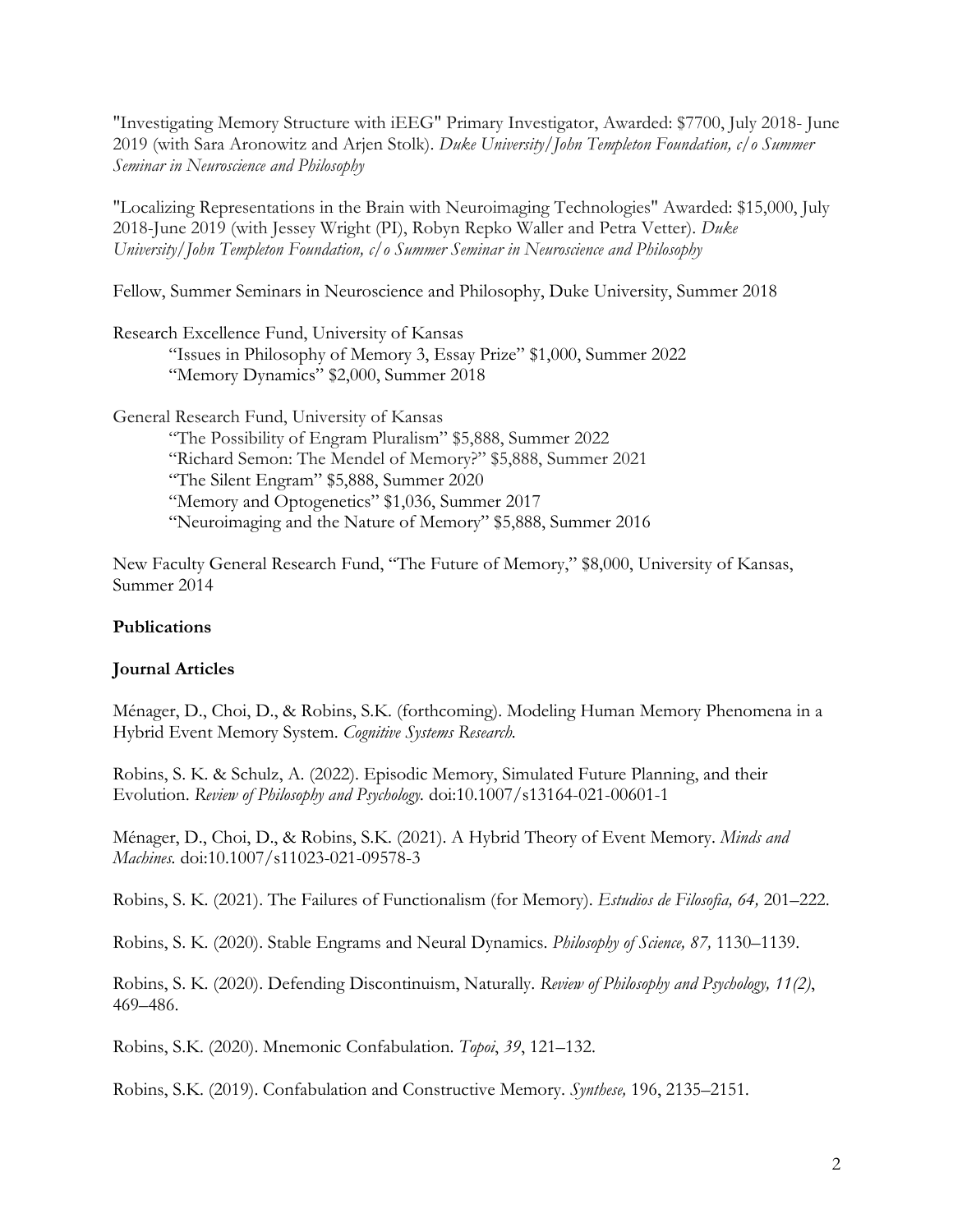Robins, S.K. (2018). Memory and Optogenetic Intervention: Separating the engram from the ecphory. *Philosophy of Science*, 85 (5), 1078–1089.

Treiman, R., Decker, K., Robins, S., & Ghosh, D. (2018). Parent-child conversations about literacy: A longitudinal, observational study. *Journal of Child Language, 45,* 511–525.

------------------------------------------------tenure file submission------------------------------------------------

Robins, S.K. (2017). Contiguity and the Causal Theory of Memory. *Canadian Journal of Philosophy, 47*,  $1-19.$ 

Robins, S.K. (2016). Representing the Past: Memory Traces and the Causal Theory of Memory. *Philosophical Studies, 173*, 2993–3013.

Robins, S. K. (2016). Misremembering. *Philosophical Psychology, 29,* 432–447.

Robins, S.K. (2016). Optogenetics and the Mechanism of False Memory. *Synthese, 193,* 1561–1583.

Treiman, R. Schmidt, J., Decker, K., Robins, S., Levine, S.C. and Demir, Ö. E. (2015). Parents talk about letters with their young children. *Child Development, 86,* 1406–1418*.* 

Robins, S. K. (2014). Mindreading and tacit knowledge. *Cognitive Systems Research*, *28*, 1–14.

Robins, S., Treiman, R., Rosales, N. (2014). Letter knowledge in parent–child conversations. *Reading and Writing: An Interdisciplinary Journal, 27*, 407–429.

Robins, S., Treiman, R., Rosales, N., & Otake, S. (2012). Parent–child conversations about letters and pictures. *Reading and Writing: An Interdisciplinary Journal, 25*, 2039–2059

Robins, S. K., Ghosh, D., Rosales, N. and Treiman, R. (2014). Letter knowledge in parent-child conversations: Differences between families differing in socio-economic status. *Frontiers in Psychology, 5*, 1–11.

Robins, S. K. & Craver, C. F. (2011). No Nonsense NeuroLaw. *Neuroethics, 4*, 195–203.

Robins, S., & Treiman, R. (2009). Talking about writing: What we can learn from conversations between parents and their young children. *Applied Psycholinguistics, 30,* 463–484.

## **Books, Edited**

S. Robins, J. Symons, & P. Calvo, Eds. (2019). *Routledge Companion to the Philosophy of Psychology, 2nd Edition*.

## **Special Issues**

Co-editor, "Interdisciplinary Perspectives on Locating Representations in the Brain" (with Felipe De Brigard, Duke University), *Synthese*, forthcoming fall 2022.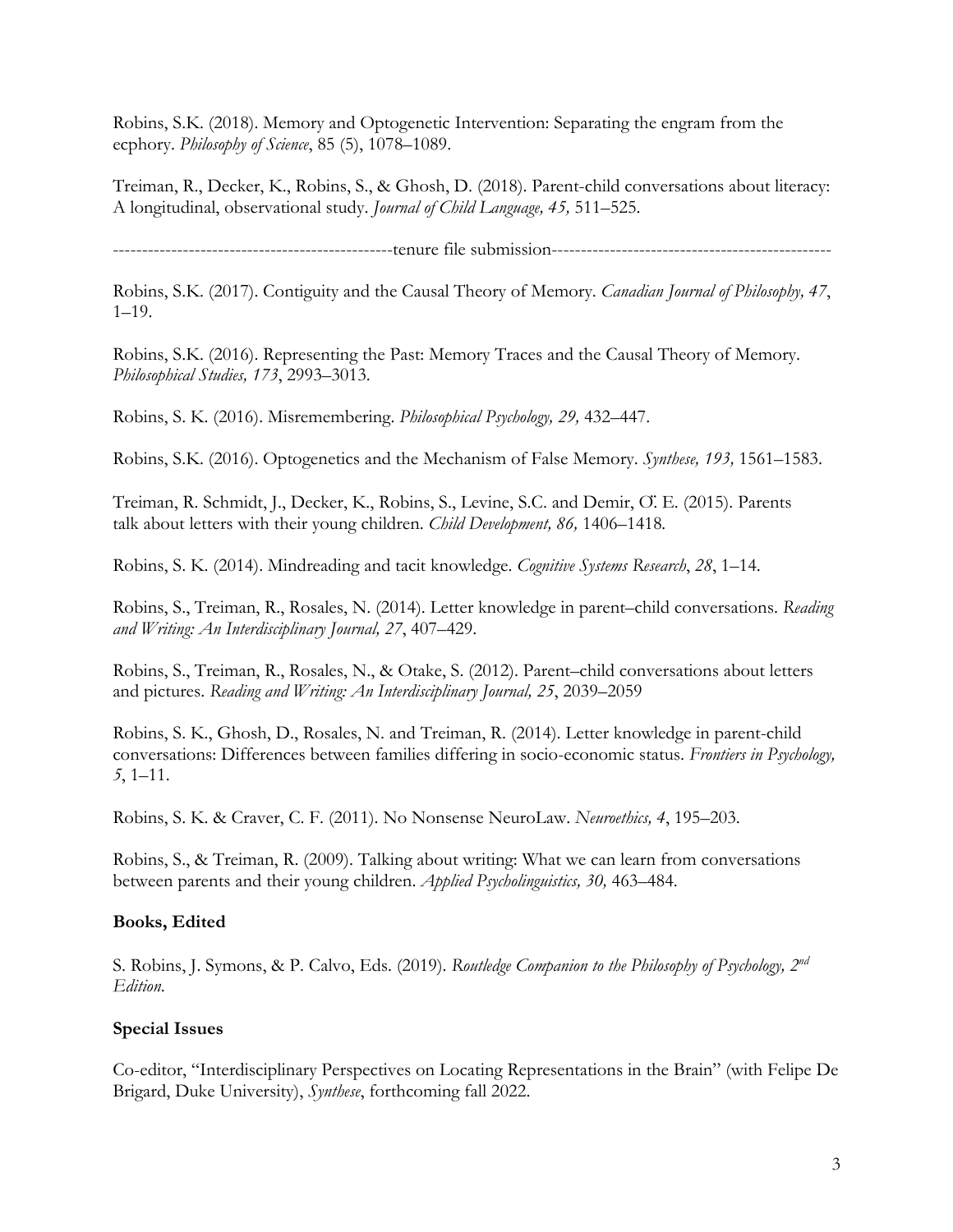Co-editor, "The Philosophy of Memory" (with Ian O'Loughlin, Pacific University), *Essays in Philosophy*, 2018. **Book Chapters** 

Robins, S.K. (forthcoming). The Method of Loci and the Role of Constructive Imagination in Remembering. In A. Berninger & I. Vendrell-Ferran (eds.), *Philosophical Perspectives on Memory and Imagination*. Routledge.

Robins, S.K. (forthcoming). Implicit Memory. R. Thompson (ed.), *Routledge Handbook of the Philosophy of Implicit Cognition*. Routledge.

Robins, S.K. (in press). Episodic memory is not for the future. *Current Controversies in the Philosophy of Memory,* A. Sant'Anna, C. McCarroll, and K. Michaelian (eds.). Routledge.

Robins, S.K., Aronowitz, S., & Stolk, A. (2022). Memory Structure and Cognitive Maps. W. Sinnott-Armstrong & F. De Brigard (eds.), *Readings in Neuroscience and Philosophy*, (pp. 325–352), MIT Press.

De Brigard, F., & Robins, S.K. (2022). Memory. In B. Young and C. Jennings (eds.) *Mind, Cognition, and Neuroscience: A Philosophical Introduction* (pp. 325–343), Routledge.

Michaelian, K., & Robins, S.K. (2018). The Causal Theory of Memory at 50. *New Directions in the Philosophy of Memory.* K. Michaelian, D. Debus, & D. Perin, Eds. (pp. 13–32). Routledge.

------------------------------------------------tenure file submission------------------------------------------------

Robins, S.K. (2017). Memory Traces. In S. Bernecker and K. Michaelian (Eds.) *Routledge Handbook of the Philosophy of Memory* (pp. 76–87). Routledge.

Robins, S. K. (2014). Memory Traces, Memory Errors, and the Possibility of Neural Lie Detection. In Charles T. Wolfe (Ed.) *Brain Theory: Essays in Critical NeuroPhilosophy* (pp. 171–191). Palgrave MacMillan.

Robins, S. K., & Craver, C. F. (2009). Biological Clocks: Explaining with Models of Mechanisms. In J. Bickle (ed.) *Oxford Handbook of Philosophy and Neuroscience*. New York: Oxford University Press.

Robins, S., & Treiman, R. (2009). Early Informal Learning About Writing, in D. Aram & I. Korat (Eds.) *Literacy Development and Enhancement Across Orthographies and Cultures*. New York: Springer (pp.  $17-30$ ).

## **Commentaries, Reviews**

Robins, S.K. (2018). Confabulation and Epistemic Authority. *Behavioral and Brain Sciences*, *41*, e29.

Robins, S.K. (2017). In defense of Vasubandhu's approach to episodic phenomenology. *Australasian Philosophical Review, 1*(4), 416–419.

------------------------------------------------tenure file submission------------------------------------------------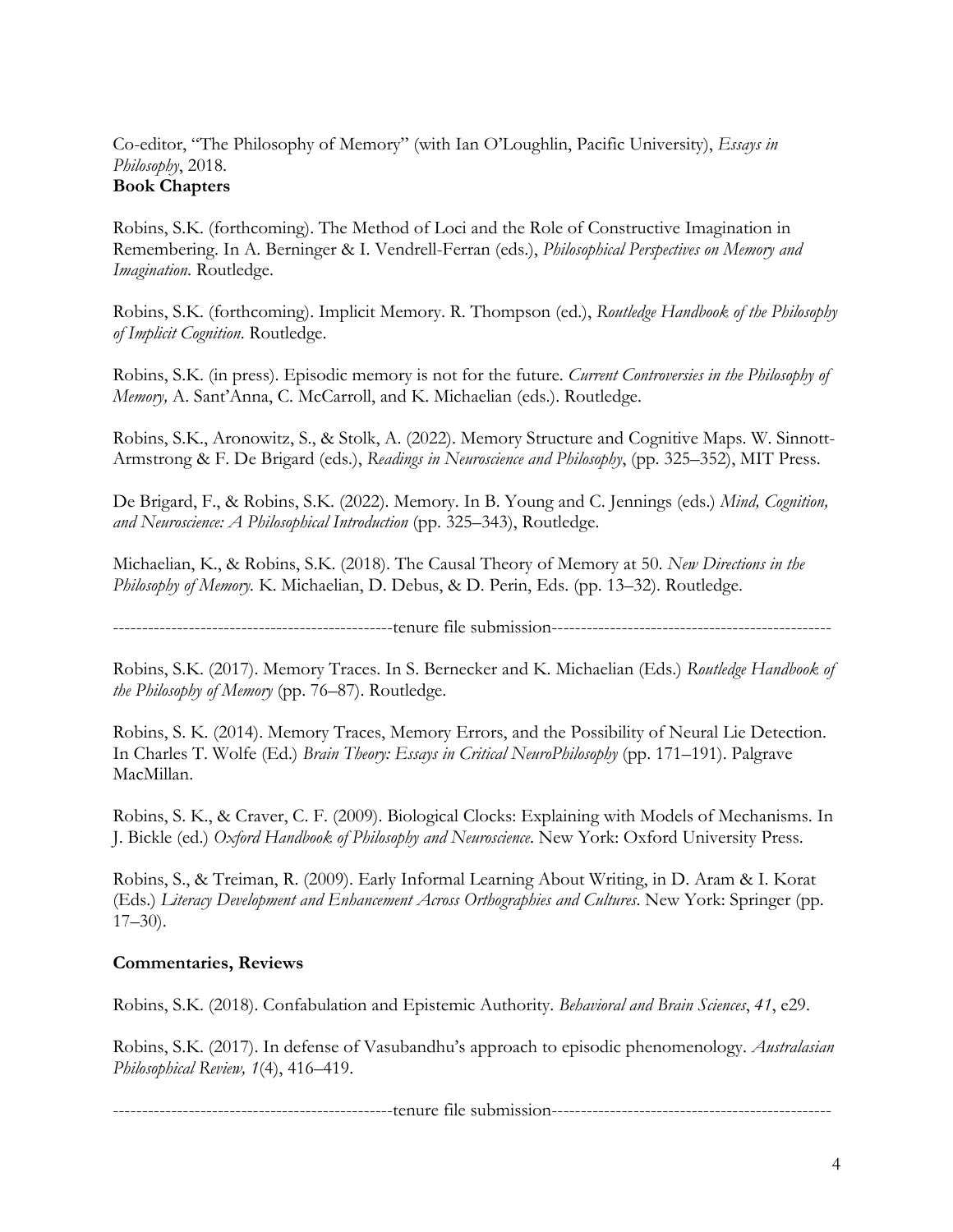Robins, S.K. (2016). Review: *Memory: A History* (D. Nikulin, Ed.). *Memory Studies, 9*, 358– 360. Robins, S. K. (2015). A Mechanism for Mental Time Travel? A Critical Review of Michael Hasselmo's *How We Remember: Brain Mechanisms of Episodic Memory*. *Philosophical Psychology*, *28*, 903–915.

Doris, J., & Robins, S. (2007). Review of *Psychiatry in the Scientific Image* by Dominic Murphy. *Notre Dame Philosophical Reviews.* 

## **Presentations**

## **Invited**

*Is Memory Continuous with Imagination?* Public Debate, Center for Mind, Brain, and Consciousness, New York University, May 2022

#### *The Memory Trace in Philosophy and Neuroscience*

Colloquium, Philosophy Department, University of Maryland, April 2021 Brains, Minds, & Machines miniconference, University of Nebraska, Omaha, October 2021 Philosophy Department, University of Cincinnati, January 2022 Cognitive Science Speaker Series, York University, March 2022 Distinguished Lectures in Philosophy and Psychology, Wichita State, April 2022

*The Engram Renaissance* 

Tulane Brain Institute, Seminar Series, November 2021

*Memory Science and Memory Traces* 

Bochum-Grenoble Memory Colloquium, Oct 2021

#### *Finding the Engram Everywhere*

Deep South Philosophy and Neuroscience WorkGroup, American Philosophical Association, Central Division (online), February 2021

#### *The Evolution of Episodic Memory*

Keynote, *Generative Episodic Memory: Interdisciplinary Perspectives from Neuroscience, Psychology, and Philosophy*, Ruhr University Bochum (online), February 2021

#### *In Defense of the Memory Trace*

Seminar series, *Construyendo puentes entre la filosofía y la neurociencia* (online, in English/Spanish), Instituto de Investigaciones Filosóficas, CONICET (Argentina), November 2020 Invited symposium on Memory (with Sven Bernecker, UC Irvine/Cologne), American Philosophical Association, Eastern Division (online) January 2021 Lecture Series, Centre for Philosophy of Memory, Grenoble, France, July 2019

#### *The Particularity Argument for Memory Traces*

Bay Area Philosophy of Memory Workshop (online), December 2020 Colloquium, Philosophy Department, Marquette University, March 2021

*What is the function of episodic memory?*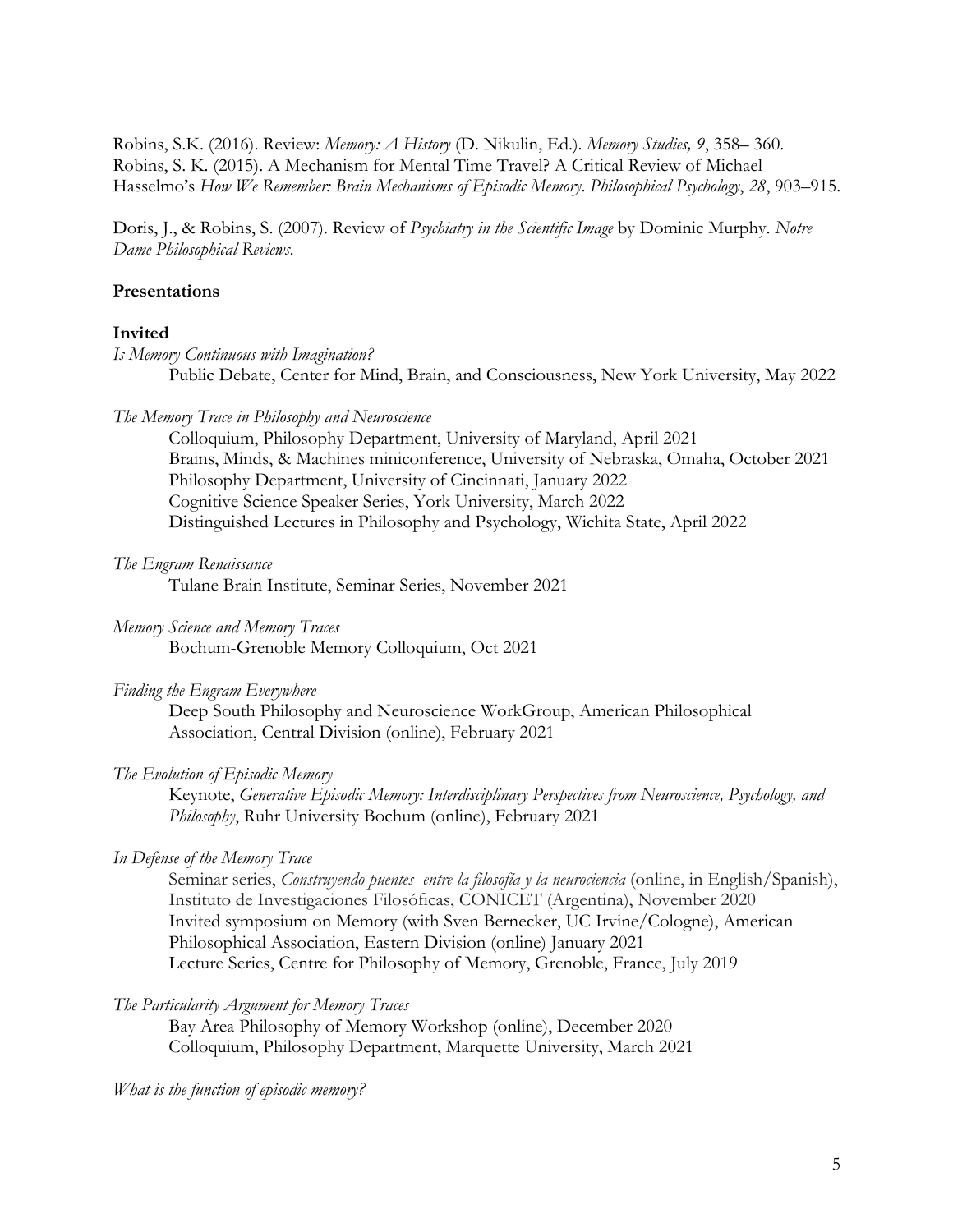with Johannes Mahr (Harvard), *Current Controversies in Philosophy of Memory*, Centre for Philosophy of Memory (online), Oct 2020

#### *No Reliability in Remembering*

Centre for Philosophy of Memory (online), June 2020 Midwest Epistemology Workshop, University of Nebraska, October 2019

#### *In Defense of the Engram*

with Yadin Dudai (NYU, Weizmann Institute), *Midwest Memory Mayhem*, Washington University in St. Louis, February 2020

#### *The Silent Engram*

Keynote, *NeuroTech: An Interdisciplinary Early Career Workshop on Tools and Technology in Neuroscience*, Center for Philosophy of Science, University of Pittsburgh, January 2020 Deep South Workshop on Tool Development in Neuroscience, Pensacola, FL, Sept 2019

#### *Cognitive Maps, Memory Structure, and Memory Content*

Summer Seminar for Neuroscience and Philosophy, Duke University, August 2019 (with Sara Aronowitz) Workshop on *Representation in Philosophy and Neuroscience*, Stanford University, August 2019

#### *Seeming to Remember*

Colloquium, Philosophy Department, University of California at Davis, May 2019 History and Philosophy of Science and Medicine Talk Series, Washington University in St. Louis, April 2019 Memory and Imagination Colloquium Series, Centre for Philosophy of Psychology,

University of Antwerp, Belgium, March 2019

#### *The Mnemonic Puzzle*

Symposium Organizer: *Memory's Anomalies*, European Society for Philosophy and Psychology, Athens, Greece, September 2019 (with Sara Aronowitz and Guiliana Mazzioni) Keynote, Kansas Philosophical Society, Wichita State University, February 2019 Morris Colloquium, University of Colorado Boulder, June 2018

*Memory and Optogenetic Intervention: Separating the Engram from the Ecphory* Neural Mechanisms Online, January 2019

#### *Stable Engrams and Neural Dynamics: The Need for Neurophilosophy*

Fitting the Mind to the Brain: Deliberations on Cognitive Ontology, Washington University in St. Louis, October 2018 Colloquium, Minnesota Center for Philosophy of Science, September 2018

## *Mnemonic Confabulation*

Project PERFECT Confabulation Workshop, St. Anne's College, Oxford May 2018 Philosophical Perspectives on Memory, Adelaide, South Australia, December 2017

#### *Memory at its Best*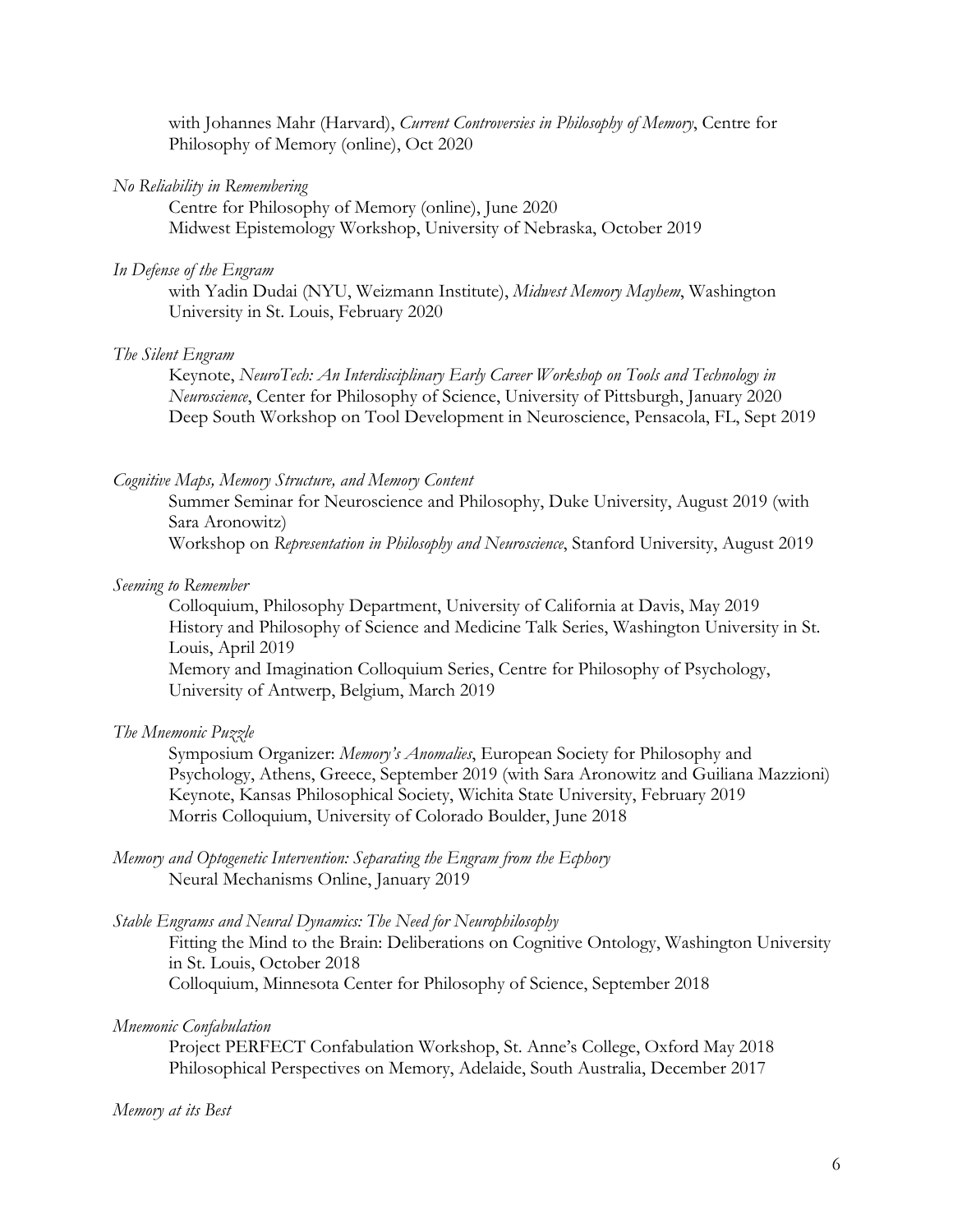Keynote, Issues in Philosophy of Memory, Cologne, Germany July 2017

------------------------------------------------tenure file submission------------------------------------------------

*Mechanisms with a Past: Causal History and Compositional Explanation*  Workshop, Ontology of Compositional Explanation, Rutgers (Newark), May 2017

*Breaking Memory's Causal Chains* Workshop, Memory & Subjectivity*,* Grenoble, France, June 2016

*Causality and Contiguity in Memory* Colloquium, Wake Forest University Philosophy Department, Winston-Salem, NC, 2013

## **Refereed Presentations**

- *Episodic Memory, Simulated Future Planning, and their Evolution* Southern Society for Philosophy and Psychology 2022, Mobile, AL, March 2022
- *Episodic Memories as Cognitive Maps*

Symposium: Austere Approaches to Information and Representation in Cognitive Science (with Manolo Martinez, Grace Lindsay, Charles Rathkopf, and Corey Maley), *Philosophy of Science Association,* Baltimore, MD, November 2021

*The Mendel of Memory? Richard Semon and the Engram Concept* Symposium: What is the future of memory? (with David Colaco, Ali Boyle, and Michael

Levin), *British Society for the Philosophy of Science*, July 2021 Philosophy and Neuroscience at the Gulf III (online), October 2020

- *Is Episodic Continuism Adaptive?* Issues in Philosophy of Memory 2, Grenoble, France, July 2019
- *Fixed Engrams and Reconsolidation: Memory as a Dynamic Process* Symposium: Neural Dynamics and Cognitive Ontology (with Jessica Cohen, Felipe De Brigard, Bryce Gessell, and Colin Klein), *Philosophy of Science Association*, Seattle, WA, November 2018

------------------------------------------------tenure file submission------------------------------------------------

*Memory and Optogenetic Intervention: Separating the Engram from the Ecphory* Symposium: Intervention and Progress: Optogenetics and Control Over Neural Systems (with John Bickle, Carl Craver, and Jacqueline Sullivan), *Philosophy of Science Association*, Atlanta, GA, November 2016

*Finding Phenomenological Differences Between Episodic Simulations*  6th International Conference on Memory, Budapest, Hungary, July 2016

*Is Memory (a form of) Episodic Simulation?* [with Joseph McCaffrey]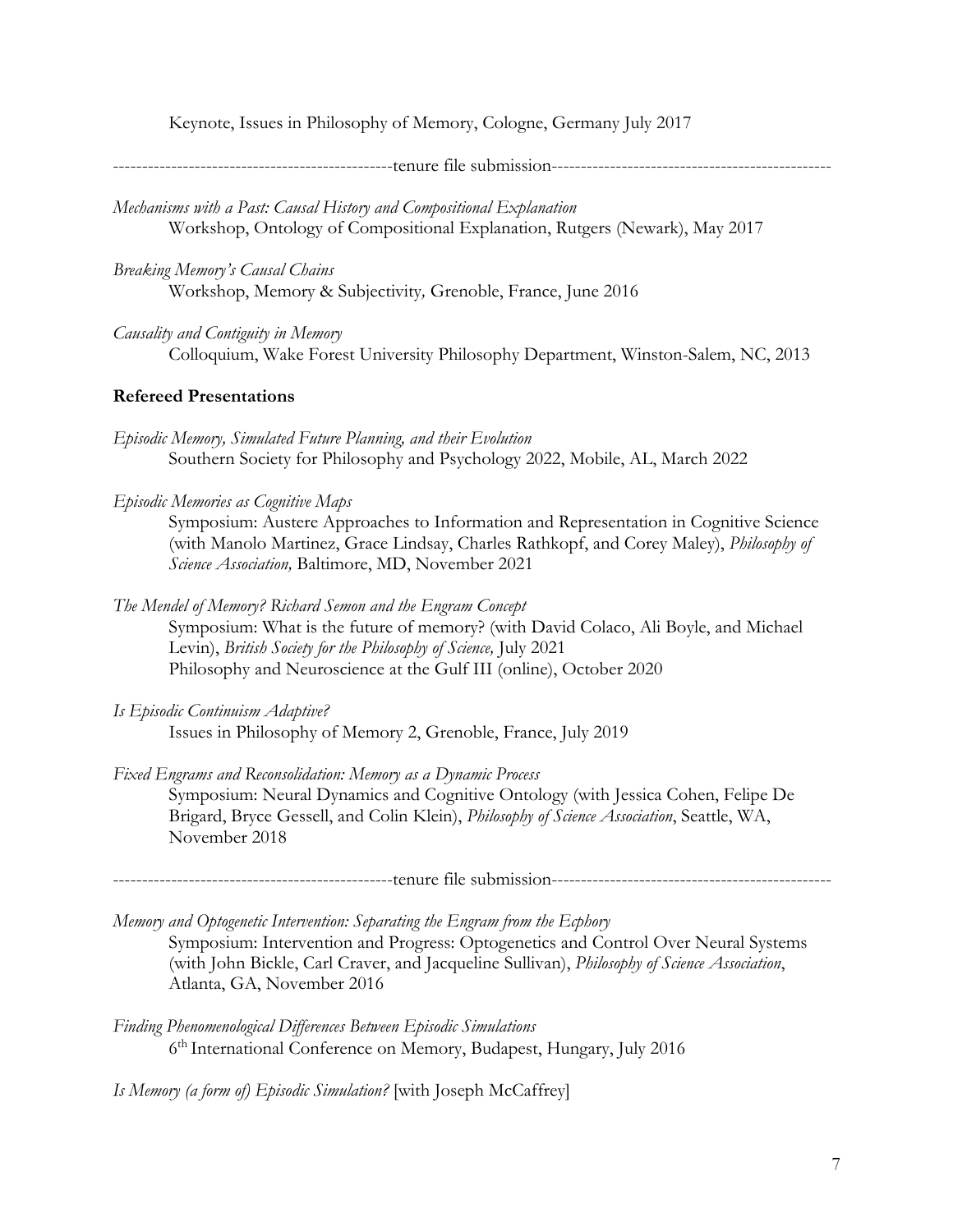Society for Philosophy and Psychology, Austin, TX, June 2016 Southern Society for Philosophy and Psychology, Louisville, KY, March 2016

*Optogenetics and the Mechanism of False Memory*

Society for Philosophy and Psychology, Duke University, June 2015 Southern Society for Philosophy and Psychology, New Orleans, LA, April 2015

*A Mechanism for Mental Time Travel?*

PHILOGICA III: Colombian Conference on Logic, Epistemology, and Philosophy of Science, Bogotá, Colombia, February 2014 Symposium: Making the Self Empirically Tractable (with Kristin Andrews and Serife Tekin) *Southern Society for Philosophy and Psychology*, Charleston, SC, February 2014

*Confabulation and Constructive Memory*

Early Career Scholars Conference in Philosophy of Psychiatry: Overcoming Mind-Brain Dualism in 21st Century Medicine, Pittsburgh, PA, November 2014

*Constructive Memory and Neural Mechanisms*

Neurons, Mechanisms, and the Mind, 30<sup>th</sup> Boulder Conference on the History and Philosophy of Science, Boulder, CO, October 2014

- *The Extended Mind and the Constructive Memory Challenge* Southern Society for Philosophy and Psychology, Austin, Texas, 2013
- *The Constructive Trace Theory of Memory*

Society for Philosophy and Psychology, Boulder, Colorado, 2012 American Philosophical Association, Pacific Meeting, Seattle, WA*,* 2012

- *Memory, Engrams, and the Personal/Subpersonal Distinction* Saint Louis Area Philosophy of Science Association, St. Louis, MO, 2010
- *Functional and Constitutive Decomposition in the search for Neurocognitive Mechanisms* International Society for the History, Philosophy, and Social Sciences of Biology, University of Queensland, Brisbane, Australia, 2009
- *Simulation and Tacit Knowledge: What's Really at Issue in the Folk Psychology Debate* Society for Philosophy and Psychology, University of Pennsylvania, Philadelphia, PA, 2008
- *Metalinguistic Awareness in Reading Development and Human Cognition*  US-China joint workshop, Memory and Language: Interdisciplinary Perspectives*,* Tsinghua University, Beijing, China, 2007
- *Simulation and Tacit Knowledge* Graduate Conference on the Philosophy of Alvin Goldman, University of Calgary, 2007
- *Is There Such a Thing as Episodic Memory?* Interdisciplinary Meeting on Memory, University of Arkansas Little Rock, 2006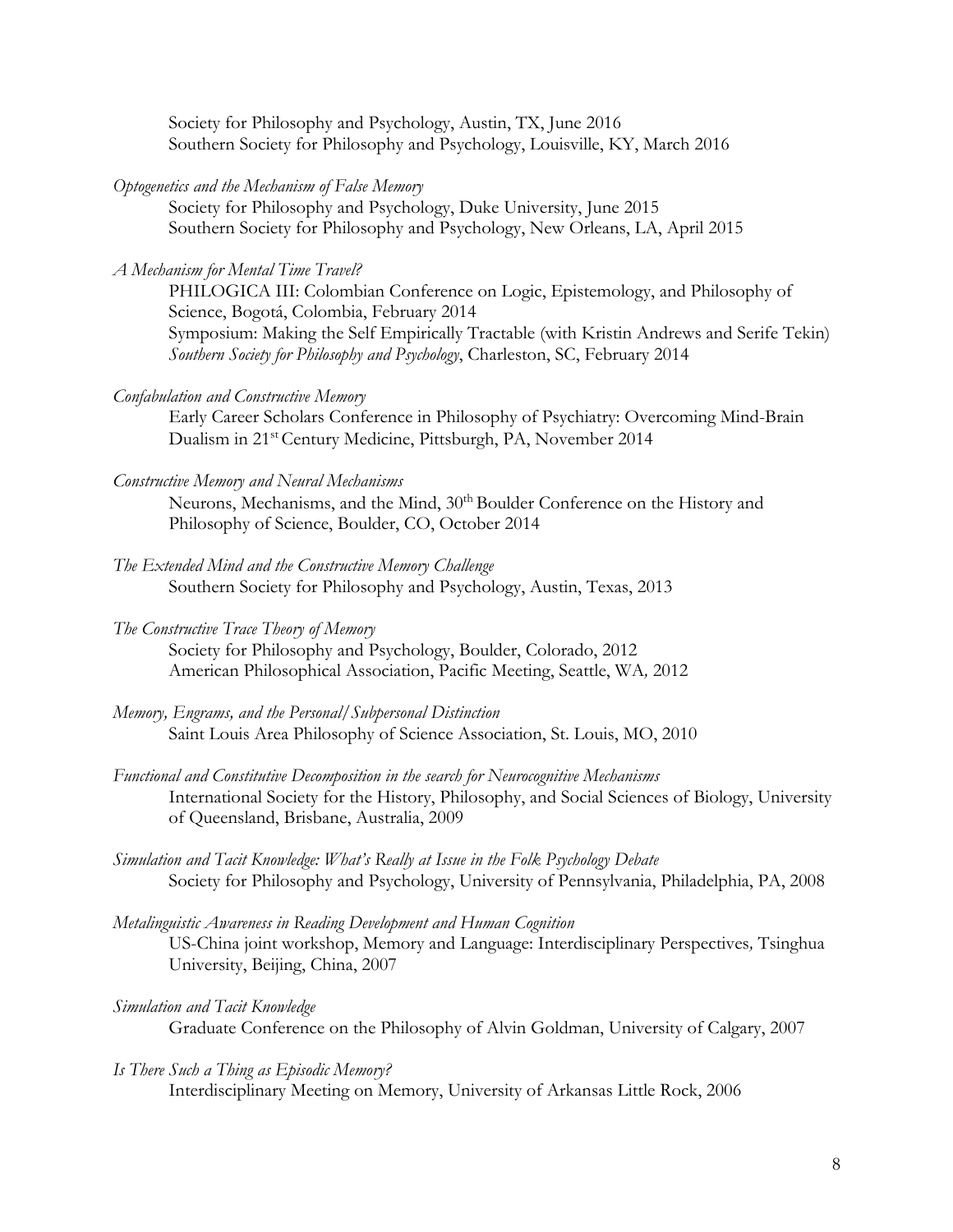## **Presented Comments (invited)**

John Bickle, "Tinkering and Tool Development in Neuroscience," *Neural Mechanisms Online,*  February 2021

Author Meets Critics, Chris McCarroll's *Remembering from the Outside*, Issues in Philosophy of Memory 2, Grenoble France, July 2019

Jacqueline Sullivan, "Optogenetics, Pluralism, and Progress" *Neural Mechanisms Online,* 2019

Arieh Schwartz, "The Function of Memory" *Southern Society of Philosophy and Psychology*, 2019

Author Meets Critics, Stuart Glennan's *New Mechanical Philosophy* (with Ken Aizawa, Stuart Glennan, and Tom Polger), *Southern Society for Philosophy and Psychology*, San Antonio, TX, March 2018

------------------------------------------------tenure file submission------------------------------------------------

Aaron Henry, "Agentialism and the Objection from Attention Capture" *Southern Society of Philosophy and Psychology*, 2017

Nicolas Porot, "Boundary extension, Representational Momentum, and the Content of Memories of Images" *Southern Society of Philosophy and Psychology,* 2015

Corey Maley, "Understanding the Chinese Room" *Southern Society of Philosophy and Psychology*, 2012

Robert Thompson, "Picking Perner's Puzzle to Pieces" *Southern Society of Philosophy and Psychology*, 2010

Benedicte Veilet, "The Child and the Scientist" *Southern Society of Philosophy and Psychology*, 2007

## **Local Presentations**

*How Optogenetics is Changing the Way We Think about Memory and Memory Disorders* KUMC History & Philosophy of Medicine, May 2021 *Learning about Literacy from Parent-Child Conversations* KU Child Language Proseminar, February 2020 *The Mnemonic Puzzle*

KU Linguistics Colloquium, February 2019

*The Philosophy of Neuroscience: How Optogenetics is Revolutionizing the Study of Memory*

KU Medical Center Seminar for Molecular and Integrative Physiology, October 2018

KU Neuroscience Graduate Program Seminar, November 2017

------------------------------------------------tenure file submission------------------------------------------------

*Contiguity and the Causal Theory of Memory*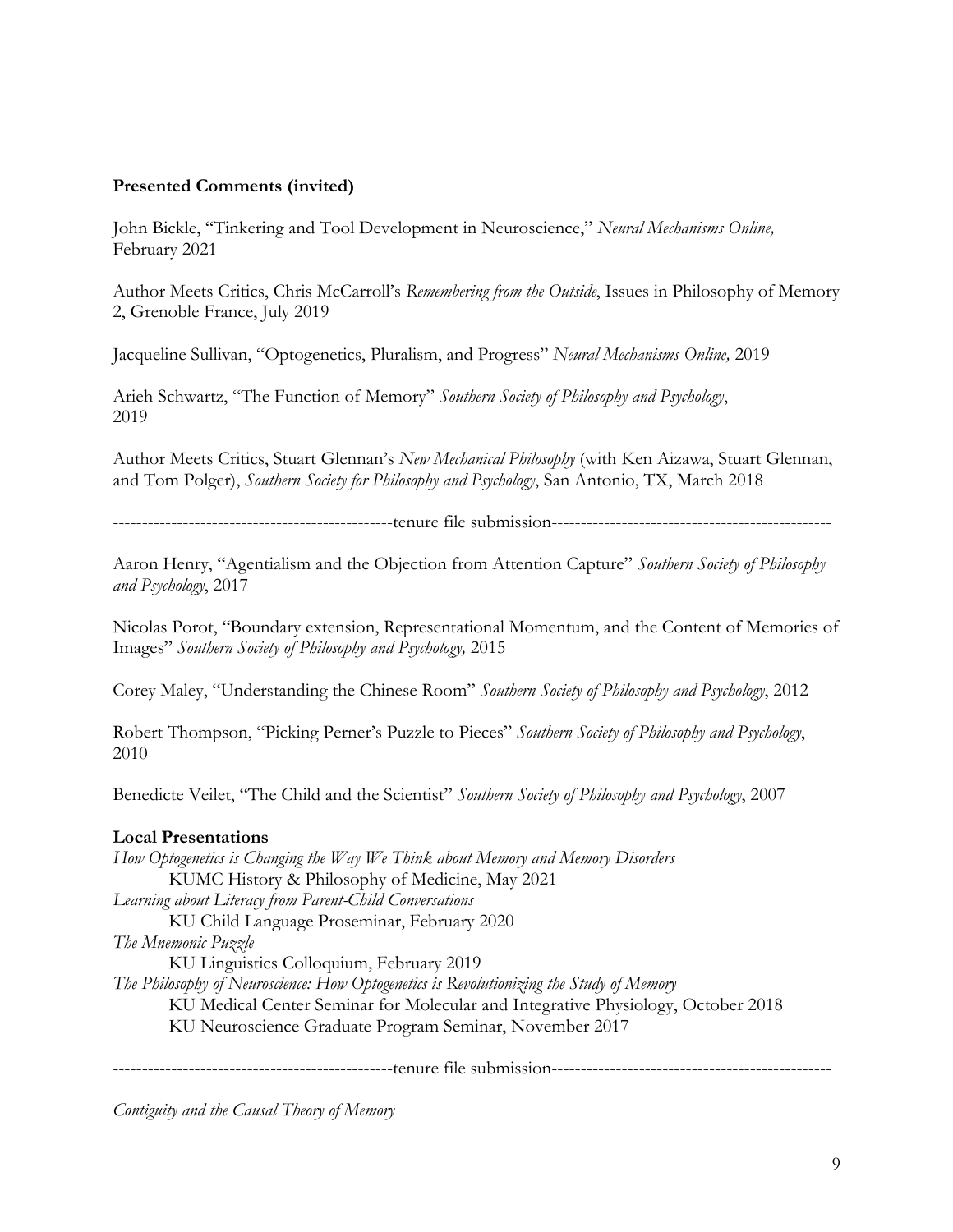Colloquium Series, Philosophy Department, University of Kansas, March 2016 *Confabulation and Constructive Memory*

Colloquium Series, Philosophy Department, University of Kansas, January 2015 *The Retrieval Problem*

Colloquium Series, Psychology Department, University of Kansas, October 2014 *Representing the Past*

Colloquium Series, Philosophy Department, University of Kansas, May 2014 *Reviving the Causal Theory of Memory*

Colloquium Series, Philosophy Department, University of Texas at El Paso, 2012 *Connecting Philosophy and Psychology: Learning and Memory*

Colloquium Series, Psychology Department, University of Texas at El Paso, 2012

#### **Public Presentations (invited)**

Interview, "On Memory Errors" *Imperfect Cognitions Blog* Posted October 20, 2016, http://imperfectcognitions.blogspot.co.uk/2016/10/on-memory- errors-interview-withsarah-k.html

Presenter, Research Speed Dating *Free State Arts & Culture Festival*, Lawrence, KS June 2016 Guest Post, "Misremembering" *Imperfect Cognitions Blog* Posted May 3, 2016,

http://imperfectcognitions.blogspot.com/2016/05/misremembering.html

Panelist, "World of Hurt" episode of Central Standard (daily news and culture program on Kansas City Public Radio, KCUR), September 2015

**\_\_\_\_\_\_\_\_\_\_\_\_\_\_\_\_\_\_\_\_\_\_\_\_\_\_\_\_\_\_\_\_\_\_\_\_\_\_\_\_\_\_\_\_\_\_\_\_\_\_\_\_\_\_\_\_\_\_\_\_\_\_\_\_\_\_\_\_\_\_\_\_\_\_\_\_\_\_**

#### **Teaching and Advising**

#### *University of Kansas*

| PHIL 140: Intro to Philosophy               |
|---------------------------------------------|
| PHIL 141: Intro to Philosophy, Honors       |
| PHIL 150: Philosophical Communication       |
| PHIL 323: Philosophical Psychology          |
| PHIL 386: Modern Philosophy                 |
| PHIL 418: Introduction to Cognitive Science |
| PHIL 620: Philosophy of Natural Science     |
| PHIL 654: Philosophy of Mind                |
| PHIL 870: Causal Powers                     |
| PHIL 877: Memory                            |

Fall 14, Spring 15 Fall 13 F15-S16, F17-S18, F18-S19, F20, F21 Spring 22 Spring 14, Fall 14, Spring 16 Fall 20 Spring 15, Spring18 Fall 13, Fall 17, Spring 19 Fall 15 Spring 14, Fall 18

#### **External/Guest Lecturer**

Philosophy of Mind (David Miguel Gray), University of Memphis, Spring 2021 Philosophy of Memory (Thomas Senor) University of Arkansas, Fall 2020 Philosophy of Memory, (Felipe De Brigard) Duke University, Fall 2019 Philosophy of Psychology (Jonathan Schwenkler) Florida State, January 2018 Colorado Summer Seminar (David Boonin), University of Colorado, June 2018

#### **External Ph.D. Advising**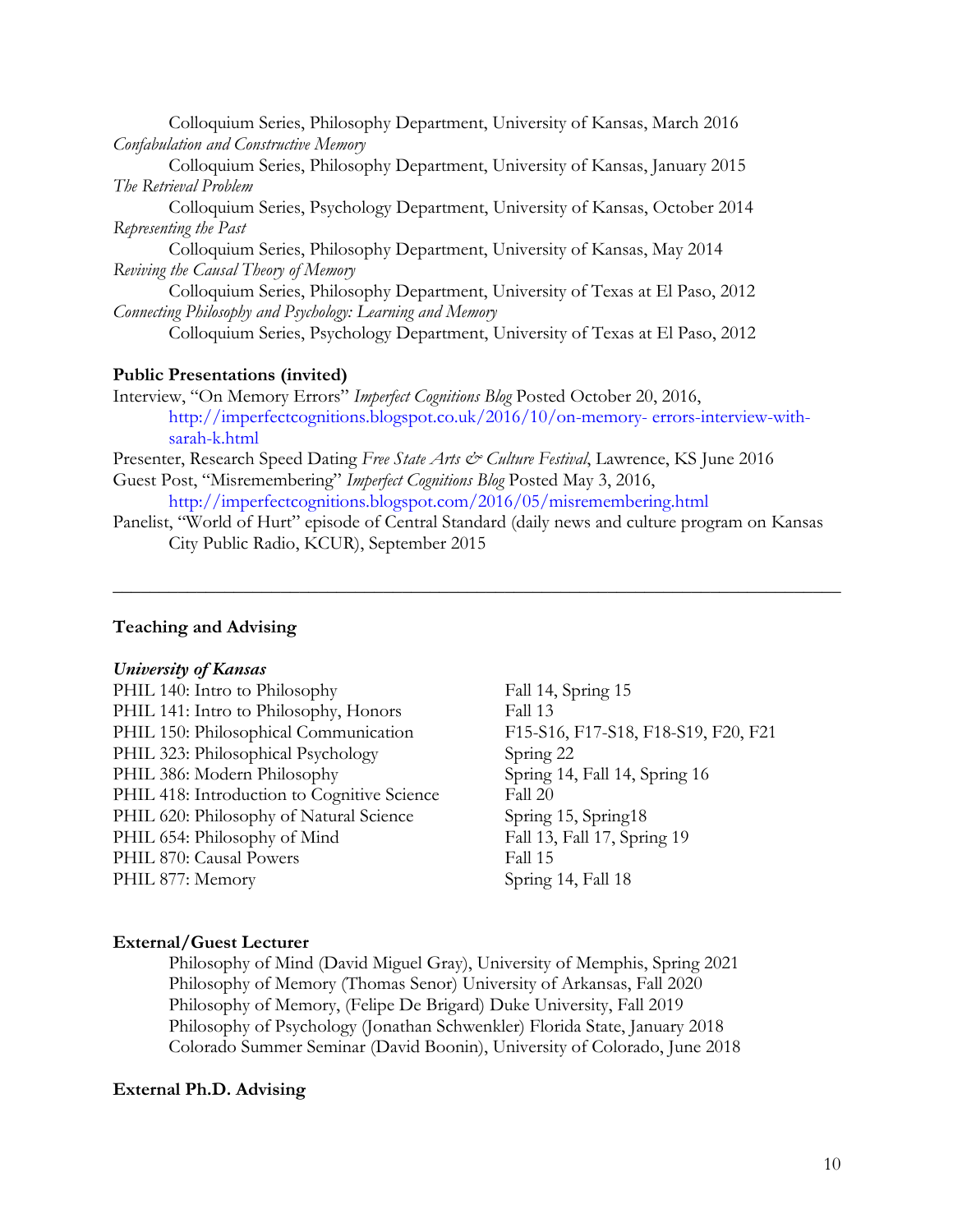Jonathan Najenson, "Memory: Process & Mechanism", Ph.D. Hebrew University of Jerusalem (Supervisors: Arnon Levy & Oron Shagrir), November 2021

Andrea Blomkvist, "Construction in Progress: The Cognitive Architecture of Episodic Memory and Sensory Imagination", Ph.D. University of Sheffield, (Supervisor: Luca Barlassina), September 2021

Loraine Gérardin-Laverge, "Constructive Memory: Rethinking Memory to Redefine Personal Identity", Ph.D. Université Paris Naterre, November 2020 (Supervisors: Denis Forest and Bence Nanay)

Urim Retkoceri, "Neurophilosophy and Ethics of False Memories and False Belief", Ph.D. Ludwig-Maximilians-Universität München, August 2020 (Supervisor: Sven Bernecker)

Jaclyn Lanthier, "Explanation and Epistemology in the Mind-Brain Sciences", Ph.D. University of Western Ontario, October 2019 (Ph.D. Supervisor: Jacqueline Sullivan)

Andre Sant'Anna, "Perception and Memory: Beyond Representationalism and Relationalism", Ph.D. University of Otago, Oct 2018 (Ph.D. supervisor: Kourken Michaelian)

## **Ph.D. Committees, University of Kansas**

Nadia Ruiz, Philosophy, prospectus May 2018; dissertation May 2022 Vasfi Özen, Philosophy, prospectus Dec 2017; dissertation May 2022 Gareth Fuller, Philosophy, dissertation May 2022 David Ménager, Computer Science, prospectus Fall 2019; dissertation May 2021 Polo Camacho, Philosophy, prospectus May 2017; dissertation May 2021 Hassan Alsharif, Philosophy, prospectus December 2018; dissertation December 2020 Michael Otteson, Philosophy, prospectus May 2017; dissertation August 2020 Kamuran Osmanoglu, Philosophy, prospectus December 2015; dissertation May 2020 Jennifer Kittlaus, Philosophy, prospectus Sept 2014; dissertation May 2016 Matt Baldwin, Psychology, dissertation April 2015 Brandon Gillette, Philosophy, dissertation 2013 \*\*\*\*

Jihui Huang, Philosophy, prospectus May 2022 Francisco Pipa, Philosophy, prospectus May 2022 Syed Abumusab, Philosophy, prospectus May 2022 Nikolaus Schuetz, Social Welfare, prospectus March 2021 Minxing Huang, Philosophy, prospectus May 2020 Chelsea Bowden, Philosophy, prospectus May 2019 David Tamez, Philosophy, prospectus May 2019

## **M.A. Thesis Chair, University of Kansas**

Si-Won Song, "Forgetting How" December 2021

Rebecca Fensholt, "Against the Linguistic Strategy for the Ontic Conception of Scientific Explanation" May 2017 (with honors)

## **M.A. Committees, University of Kansas**

Clint Hurshman, Philosophy, May 2022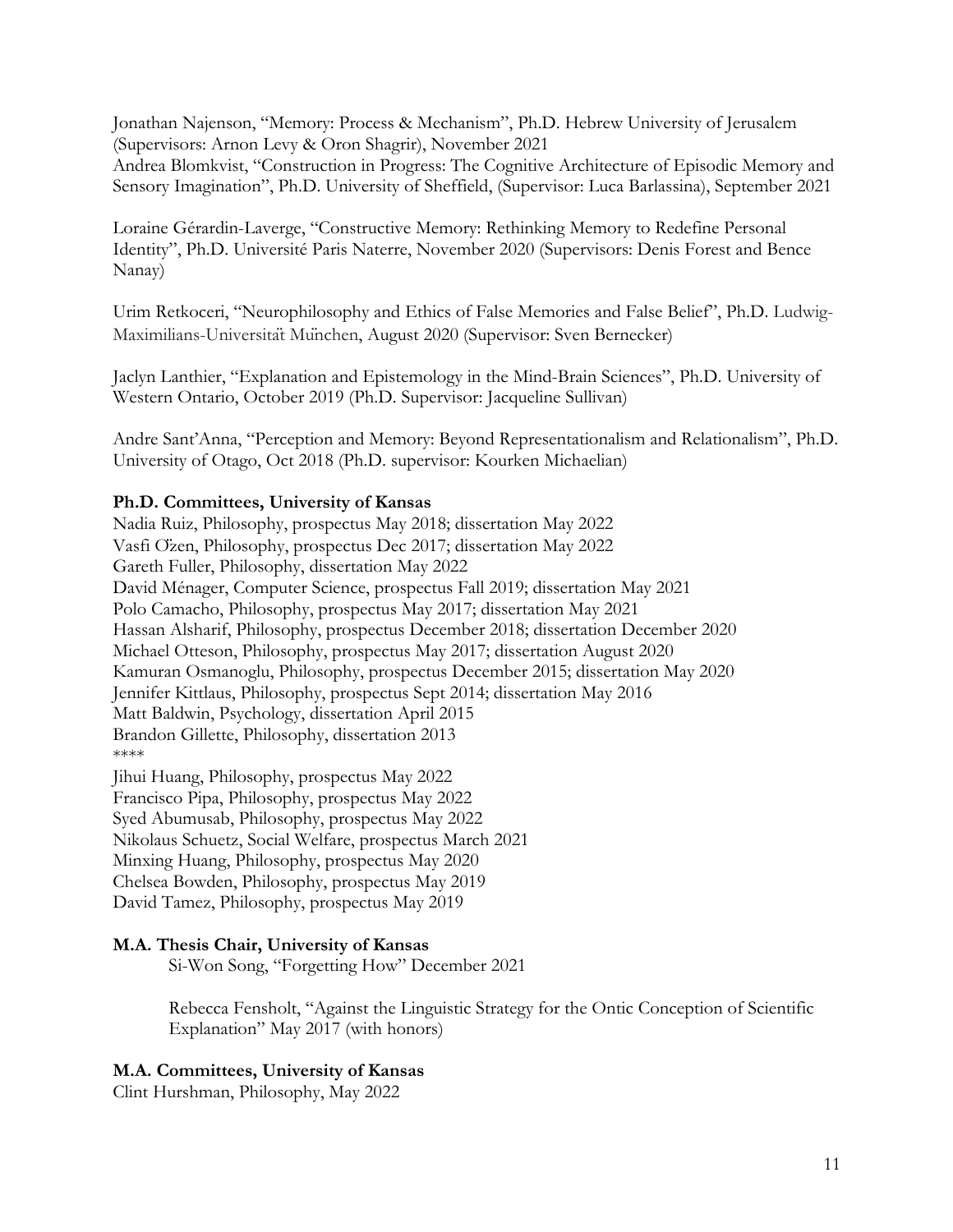Francisco Pipa, Philosophy, December 2021 Syed Abumusab, Philosophy, December 2021 Jennifer Nielsen, Philosophy, October 2021 Jihui Huang, Philosophy, May 2021 Matthew Klados, Philosophy, August 2020 Hassan Alsharif, Philosophy, May 2018 Minxing Huang, Philosophy, January 2018 Gareth Fuller, Philosophy, December 2017 Nadiz Ruiz, Philosophy, December 2017 Vasfi Özen, Philosophy, May 2017 James Gilchrist, Philosophy, May 2016 Michael Otteson, Philosophy, May 2016 Arthur Carlyle, Philosophy, April 2016 Kamuran Osmanoglu, Philosophy, May 2015 Christopher Stratman, Philosophy, May 2015 Raisa Akram, Philosophy, May 2014 Anastasia Seals, Philosophy, May 2014 Deborah Williams, Philosophy, May 2014

## **Teaching Development**

Ideas to Action, Center for Teaching Excellence, University of Kansas, Spring 2021

Diversity Scholars Program, Center for Teaching Excellence, University of Kansas 2017- 2018

Best Practices Institute, Center for Teaching Excellence, University of Kansas, May 2014

KU Teaching Summit attendee, 2013-2016

## **Teaching Presentations**

"Philosophy without Genius: redesigning philosophy of mind to promote diversity and inclusion" Annual Celebration of Teaching, Center for Teaching Excellence, University of Kansas, May 2018

"Honors Contracts: A Creative Way to Maximize Resources" *Teaching Summit*, University of Kansas, August 2016

"Philosophy Through Conversation: Designing an Introductory Course Around Oral Presentations" - American Association of Philosophy Teachers, APA Pacific Division Meeting, March 2016

**\_\_\_\_\_\_\_\_\_\_\_\_\_\_\_\_\_\_\_\_\_\_\_\_\_\_\_\_\_\_\_\_\_\_\_\_\_\_\_\_\_\_\_\_\_\_\_\_\_\_\_\_\_\_\_\_\_\_\_\_\_\_\_\_\_\_\_\_\_\_\_\_\_\_\_\_\_\_**

## **Professional and Service Activities**

#### **Service to the Profession**

**Editing**  Area Editor, *Ergo* August 2019–present Editorial Board, Member, *Philosophical Psychology* January 2022–present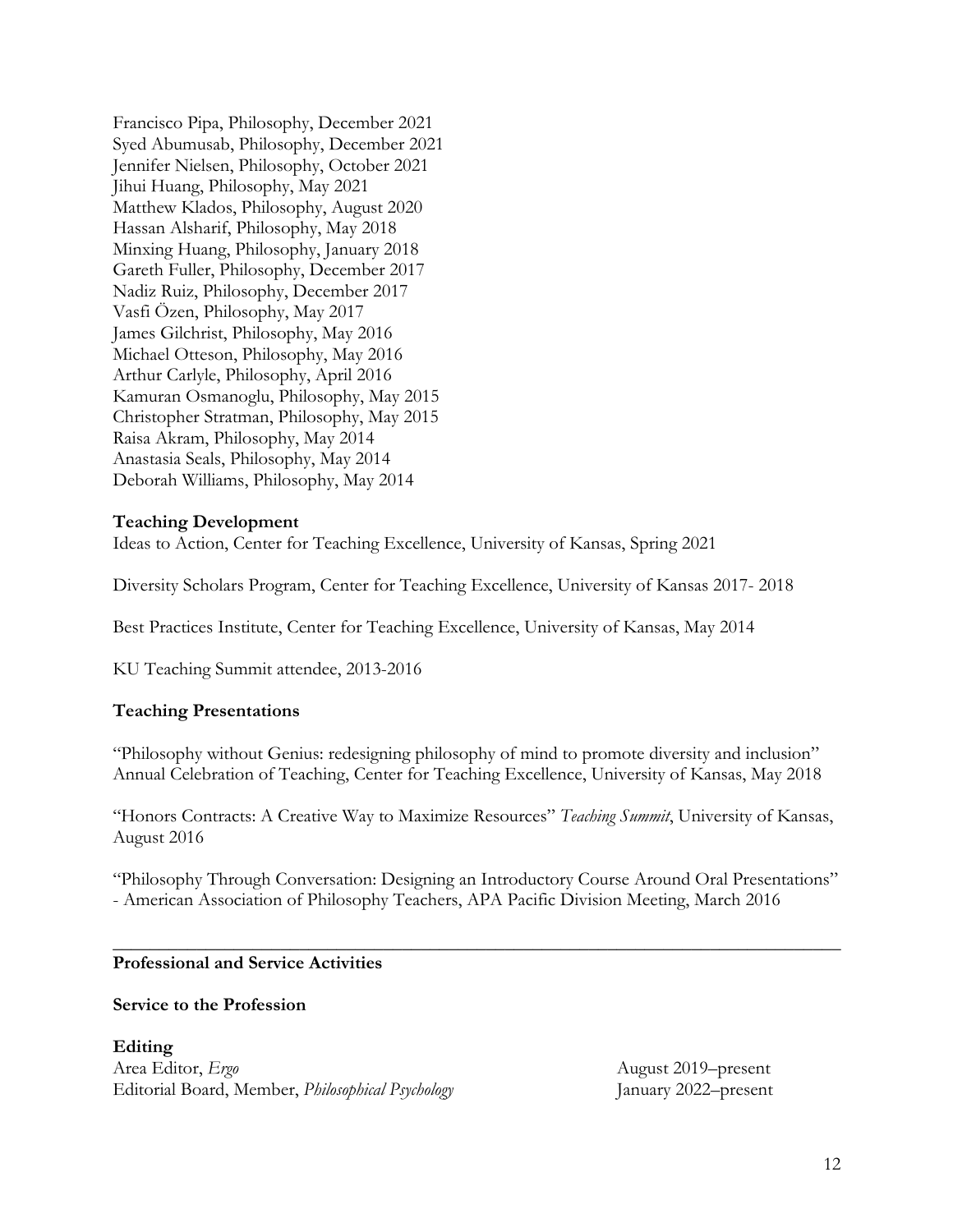| Editorial Board, Member, Memory Studies                      | August 2021-present             |  |
|--------------------------------------------------------------|---------------------------------|--|
| Editorial Board, Member, Journal of Mind and Behavior        | April 2017-present<br>2017-2021 |  |
| Book Review Editor, Memory Studies                           |                                 |  |
|                                                              |                                 |  |
| Organizational/Conference Leadership                         |                                 |  |
| PhoMO (Philosophy of Memory Organization)                    |                                 |  |
| <b>Steering Committee</b>                                    | 2017-present                    |  |
| Co-organizer Issues in Philosophy of Memory 3                | 2022                            |  |
| (with Felipe De Brigard)                                     |                                 |  |
| Southern Society for Philosophy and Psychology               |                                 |  |
| Griffiths Essay Award Committee                              | 2019                            |  |
| <b>Executive Council</b>                                     | 2018–2022                       |  |
| President-Elect                                              | 2022-2023                       |  |
| Central States Philosophical Association                     |                                 |  |
| Vice President                                               | 2019-2022                       |  |
| President                                                    | 2022-2023                       |  |
| Society for the Metaphysics of Science                       |                                 |  |
| Program Committee                                            | 2014-2015                       |  |
| American Philosophical Association                           |                                 |  |
| Program Committee, 2020 Central Meeting                      | 2019-2020                       |  |
| New Mexico West Texas Philosophical Society,                 |                                 |  |
| Co-organizer, student session                                | 2013                            |  |
| Mentoring                                                    |                                 |  |
| Mentor, Job Market Mentoring Program for Women in Philosophy | 2015–2016, 2018                 |  |

# Mentor, Philosophy of Science UPSS Program 2019–present

## **Reviewing**

Reviewer, Book Manuscripts: MIT Press, Oxford University Press, Cambridge University Press Reviewer, Book Proposals: Cambridge University Press, MIT Press, Routledge, Westview Press Reviewer, *Analysis; Australasian Journal of Philosophy; British Journal for the Philosophy of Science; Ergo; Erkenntnis; Essays in Philosophy; Neuroethics; Mind; Mind and Behavior; Phenomenology and the Cognitive Sciences; Philosophical Studies; Philosophical Transactions of the Royal Society B; Philosophy of Psychology; Philosophy of Science*; *Philosophy, Theory in Biology; Philosophical Quarterly; Review of Philosophy and Psychology; Synthese; Theoria; Topoi;*

Reviewer, Textbook: W.W. Norton, Oxford University Press, Routledge

## **University and College Level Service, University of Kansas**

| <b>Executive Council of Graduate Faculty</b>                      | $2021$ -present |
|-------------------------------------------------------------------|-----------------|
| Faculty Senate, Faculty Research Committee                        | 2017-2020       |
| Faculty Facilitator, Center for Faculty Development and Mentoring | 2017-2020       |
| Hall Center for the Humanities, Executive Committee               | 2016-2019       |
| <b>CLAS Faculty Mentor Program</b>                                | 2016-2019       |
| Judge for <i>Image of Research</i> competition, KU Libraries      | 2016            |
| Faculty Advisor, Hall Center Book Discussion Group                | 2015            |
| Award Reviewer, Center for Undergraduate Research                 | 2015            |

## **University of Kansas, Philosophy Department**